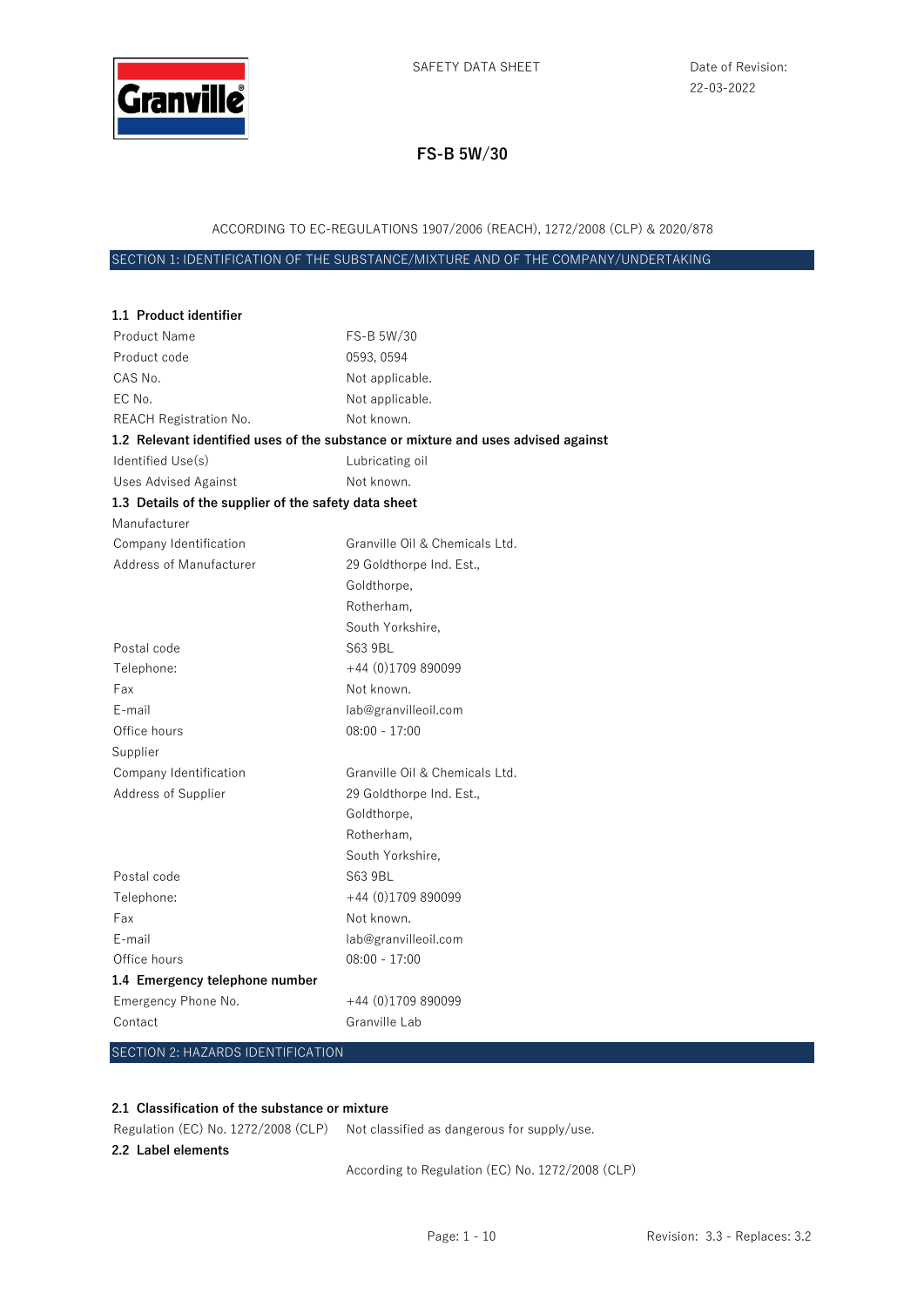

| <b>Product Name</b>        | FS-B 5W/30                                                                                                          |
|----------------------------|---------------------------------------------------------------------------------------------------------------------|
| Hazard Pictogram(s)        | None.                                                                                                               |
| Signal Word(s)             | None.                                                                                                               |
| Hazard Statement(s)        | None.                                                                                                               |
| Precautionary Statement(s) | P101: If medical advice is needed, have product container or label at hand.<br>P102: Keep out of reach of children. |
| 2.3 Other hazards          |                                                                                                                     |
|                            | EUH208: Contains: (Benzenesulfonic acid, mono-C16-24-alkyl derivs., calcium                                         |
|                            | salts) May produce an allergic reaction.                                                                            |
| 2.4 Additional Information |                                                                                                                     |
|                            | None.                                                                                                               |

## SECTION 3: COMPOSITION/INFORMATION ON INGREDIENTS

### **3.1 Substances**

Not applicable.

### **3.2 Mixtures**

| HAZARDOUS INGREDIENT(S)                     | CAS No.               | EC No. $/$   |        | %W/WHazard Statement(s) | Hazard       |
|---------------------------------------------|-----------------------|--------------|--------|-------------------------|--------------|
|                                             |                       | <b>REACH</b> |        |                         | Pictogram(s) |
|                                             |                       | Registration |        |                         |              |
|                                             |                       | No.          |        |                         |              |
| Lubricating oils (petroleum), C20-50,       | 72623-87-1            | 276-738-4    | $50 -$ | Asp. Tox. 1 H304        | GHS08        |
| hydrotreated neutral oil-based Baseoil -    |                       |              | 90     |                         |              |
| unspecified                                 |                       |              |        |                         |              |
| reaction mass of isomers of: C7-9-alkyl 3-  | 125643-61-0 406-040-9 |              | < 0.5  | Aquatic Chronic 4 H413  | None         |
| $(3,5$ -di-tert-butyl-4-                    |                       |              |        |                         |              |
| hydroxyphenyl) propionate                   |                       |              |        |                         |              |
| Benzenamine, N-phenyl-, reaction products   | 68411-46-1            | 270-128-1    | < 1    | Aquatic Chronic 3 H412  | None         |
| with 2,4,4-trimethylpentene                 |                       |              |        |                         |              |
| Phosphorodithioic acid, mixed O,O-bis(2-    | 85940-28-9            | 288-917-4    | < 2    | Skin Irrit. 2 H315      | GHS05        |
| ethylhexyl and iso-Bu and iso-Pr) esters,   |                       |              |        | Eye Dam. 1 H318         | GHS07        |
| zinc salts                                  |                       |              |        | Aquatic Chronic 2 H411  | GHS09        |
|                                             |                       |              |        |                         |              |
| Benzenesulfonic acid, mono-C16-24-alkyl     | 70024-69-0            | 274-263-7    | < 1    | Skin Sens. 1B H317      | GHS07        |
| derivs., calcium salts                      |                       |              |        |                         |              |
| reaction product of                         |                       | 430-380-7    | < 0.5  | Aquatic Chronic 2 H411  | GHS09        |
| cocoalkyldiethanolamides and                |                       |              |        |                         |              |
| cocoalkylmonoglycerides and                 |                       |              |        |                         |              |
| molybdenumtrioxide (1.75-2.2: 0.75-1.0:0.1- |                       |              |        |                         |              |
| 1.1)                                        |                       |              |        |                         |              |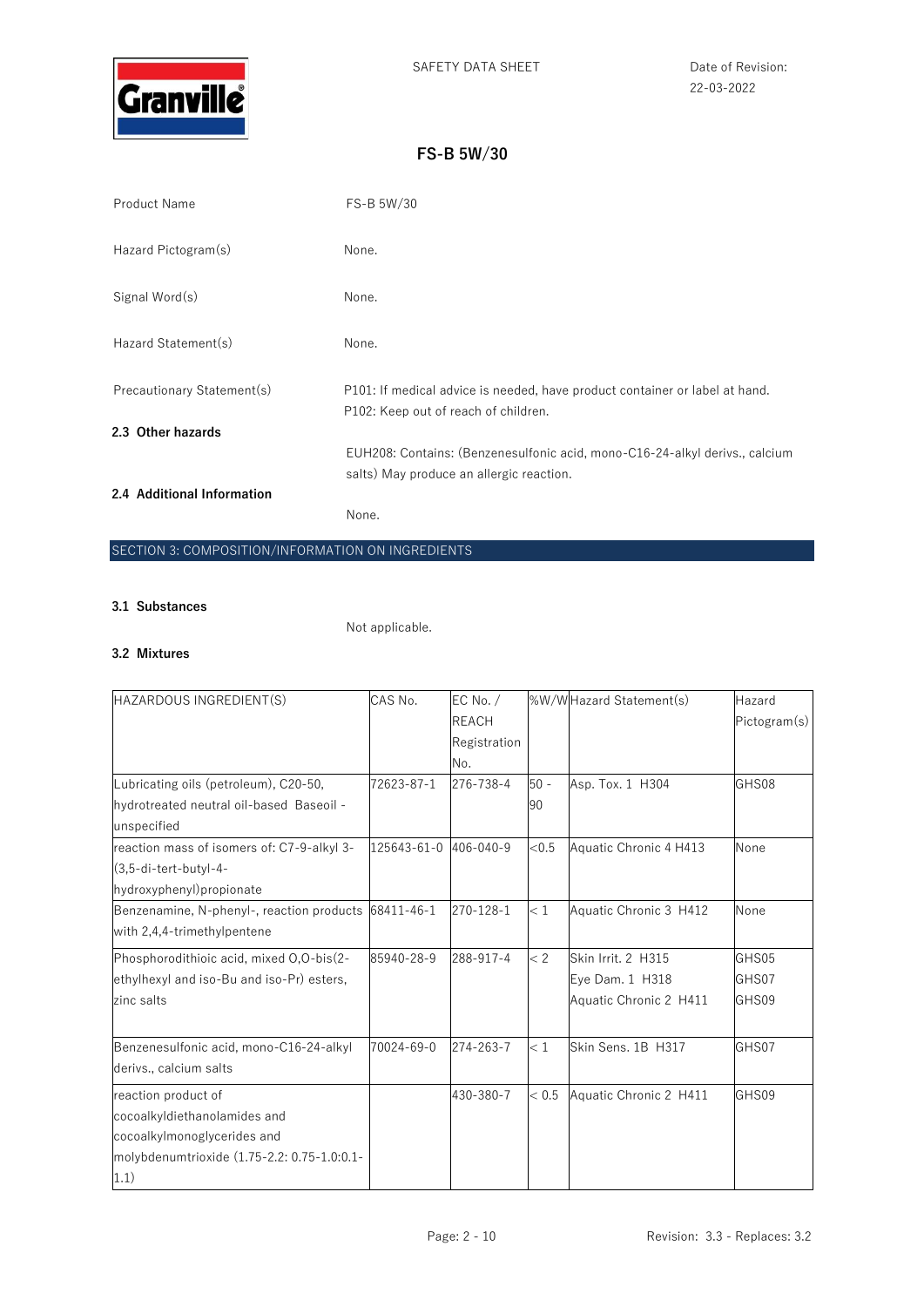

| calcium dihydroxide                                     | 1305-62-0 | 215-137-3 | < 0.5 | Skin Irrit. 2 H315     | GHS05 |
|---------------------------------------------------------|-----------|-----------|-------|------------------------|-------|
|                                                         |           |           |       | Eye Dam. 1 H318        | GHS07 |
|                                                         |           |           |       | STOT SE 3 H335         |       |
|                                                         |           |           |       |                        |       |
| diphenylamine                                           | 122-39-4  | 204-539-4 | < 0.5 | Acute Tox. 3 H301      | GHS06 |
|                                                         |           |           |       | Acute Tox. 3 H311      | GHS08 |
|                                                         |           |           |       | Acute Tox. 3 H331      | GHS09 |
|                                                         |           |           |       | STOT RE 2 H373         |       |
|                                                         |           |           |       | Aquatic Acute 1 H400   |       |
|                                                         |           |           |       | Aquatic Chronic 1 H410 |       |
|                                                         |           |           |       |                        |       |
| Distillates (petroleum), hydrotreated middle 64742-46-7 |           | 265-148-2 | < 0.5 | Asp. Tox. 1 H304       | GHS08 |
| Gasoil - unspecified [A complex                         |           |           |       | Skin Irrit. 2 H315     | GHS07 |
| combination of hydrocarbons obtained by                 |           |           |       | Acute Tox. 4 H332      | GHS09 |
| treating a petroleum fraction with hydrogen             |           |           |       | Carc. 1B H350          |       |
| in the presence of a catalyst. It consists of           |           |           |       | STOT RE 2 H373         |       |
| hydrocarbons having carbon numbers                      |           |           |       | Aquatic Chronic 2 H411 |       |
| predominantly in the range of C11 through               |           |           |       |                        |       |
| C25 and boiling in the range of                         |           |           |       |                        |       |
| approximately 205° C to 400° C (401° F                  |           |           |       |                        |       |
| to 752 ° F).]                                           |           |           |       |                        |       |

| HAZARDOUS INGREDIENT(S)                                              | CAS No.    | Specific      | $M -$  | <b>ATE</b>  |
|----------------------------------------------------------------------|------------|---------------|--------|-------------|
|                                                                      |            | Concentration | factor |             |
|                                                                      |            | Limit         |        |             |
| diphenylamine                                                        | 122-39-4   |               |        | Acute Tox.  |
|                                                                      |            |               |        | 3 (H301)    |
|                                                                      |            |               |        | :100.000    |
|                                                                      |            |               |        | Acute Tox.  |
|                                                                      |            |               |        | 3(H311)     |
|                                                                      |            |               |        | :300.000    |
|                                                                      |            |               |        | Acute Tox.  |
|                                                                      |            |               |        | $3(H331)$ : |
|                                                                      |            |               |        | 3.000       |
|                                                                      |            |               |        |             |
| Distillates (petroleum), hydrotreated middle Gasoil - unspecified [A | 64742-46-7 |               |        | Acute Tox.  |
| complex combination of hydrocarbons obtained by treating a petroleum |            |               |        | 4 (H332) :  |
| fraction with hydrogen in the presence of a catalyst. It consists of |            |               |        | 11.000      |
| hydrocarbons having carbon numbers predominantly in the range of C11 |            |               |        |             |
| through C25 and boiling in the range of approximately 205 ° C to     |            |               |        |             |
| 400 ° C (401 ° F to 752 ° F).                                        |            |               |        |             |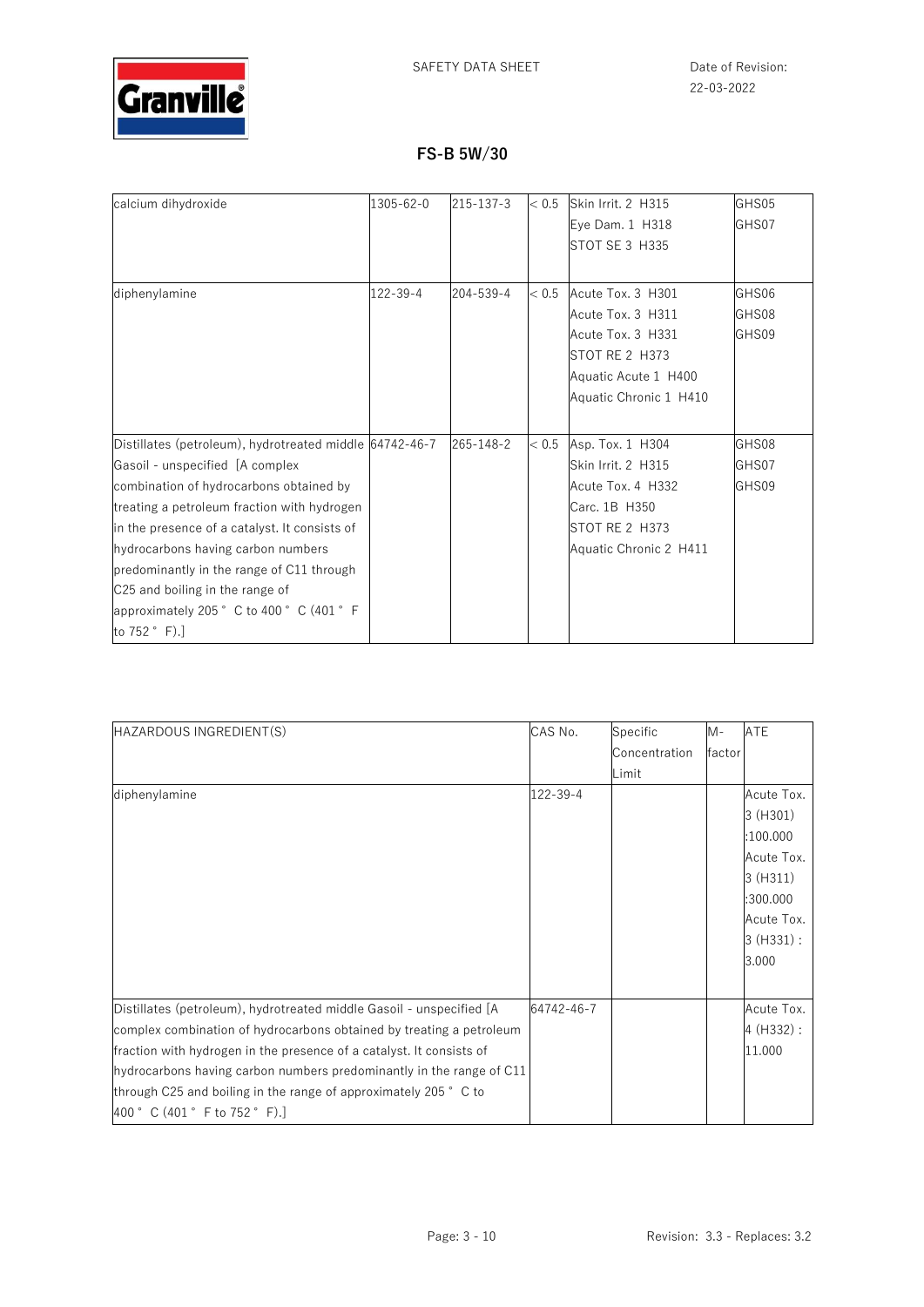

Contains no non-classified vPvB substances.

Contains no non-classified substances with a Union workplace exposure limit.

For full text of H/P Statements see section 16.

#### SECTION 4: FIRST AID MEASURES

#### **4.1 Description of first aid measures**

| Inhalation                                                      | If breathing is difficult, remove victim to fresh air and keep at rest in a position |
|-----------------------------------------------------------------|--------------------------------------------------------------------------------------|
|                                                                 | comfortable for breathing.                                                           |
| <b>Skin Contact</b>                                             | Wash skin with water.                                                                |
| Eye Contact                                                     | Flush eyes with water for at least 15 minutes.                                       |
| Ingestion                                                       | Wash out mouth with water.                                                           |
| 4.2 Most important symptoms and effects, both acute and delayed |                                                                                      |
|                                                                 | May cause an allergic skin reaction.                                                 |

#### **4.3 Indication of any immediate medical attention and special treatment needed**

Unlikely to be required but if necessary treat symptomatically.

### SECTION 5: FIREFIGHTING MEASURES

#### **5.1 Extinguishing media**

| Suitable Extinguishing media                              | Foam, CO <sub>2</sub> or dry Powder.               |
|-----------------------------------------------------------|----------------------------------------------------|
| Unsuitable extinguishing media                            | Do not use water.                                  |
| 5.2 Special hazards arising from the substance or mixture |                                                    |
|                                                           | None anticipated. Heating may cause decomposition. |
| 5.3 Advice for firefighters                               |                                                    |

As appropriate for surrounding fire.

#### SECTION 6: ACCIDENTAL RELEASE MEASURES

|                                                          | 6.1 Personal precautions, protective equipment and emergency procedures         |
|----------------------------------------------------------|---------------------------------------------------------------------------------|
|                                                          | Provide adequate ventilation. Wear suitable gloves if prolonged skin contact is |
|                                                          | likely.                                                                         |
| 6.2 Environmental precautions                            |                                                                                 |
|                                                          | Do not release large quantities into the surface water or into drains.          |
| 6.3 Methods and material for containment and cleaning up |                                                                                 |
|                                                          | Adsorb spillages onto sand, earth or any suitable adsorbent material.           |
| 6.4 Reference to other sections                          |                                                                                 |
|                                                          | See Also Section 8, 13.                                                         |

## SECTION 7: HANDLING AND STORAGE

#### **7.1 Precautions for safe handling**

Not known.

**7.2 Conditions for safe storage, including any incompatibilities**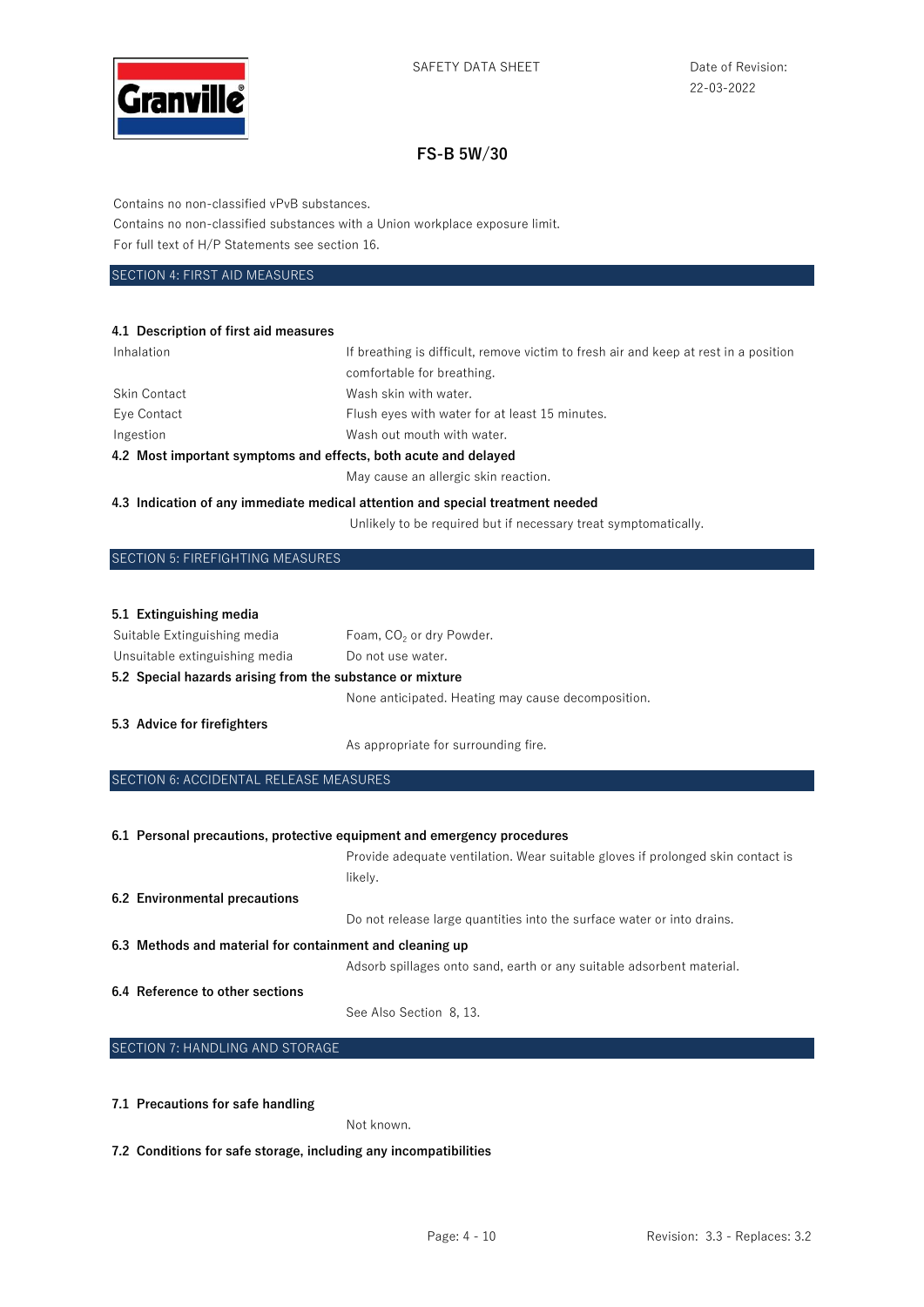

Storage temperature **Ambient.** Incompatible materials **None known**. **7.3 Specific end use(s)** 

Storage life Stable under normal conditions.

Lubricating oil

### SECTION 8: EXPOSURE CONTROLS/PERSONAL PROTECTION

#### **8.1 Control parameters**

8.1.1 Occupational Exposure Limits

| Occupational Exposure Limits   |                 |                               |            |             |                      |      |
|--------------------------------|-----------------|-------------------------------|------------|-------------|----------------------|------|
| <b>SUBSTANCE.</b>              | CAS No.         | LTEL (8 hr TWA LTEL (8 hr TWA |            | <b>STEL</b> | <b>STEL</b>          | Note |
|                                |                 | ppm)                          | $mg/m^3$ ) | (ppm)       | (mg/m <sup>3</sup> ) |      |
| Calcium hydroxide              | 1305-62-0       |                               |            |             |                      |      |
| Calcium hydroxide - Respirable | $1305 - 62 - 0$ |                               |            |             |                      |      |
| fraction                       |                 |                               |            |             |                      |      |
| Diphenylamine                  | 122-39-4        |                               | 10         |             | 20                   |      |

Region Source United Kingdom UK Workplace Exposure Limits EH40/2005 (Fourth edition, published 2020)

Remark Notes

#### **8.2 Exposure controls**

8.2.1. Appropriate engineering controls Ensure adequate ventilation.

8.2.2. Personal protection equipment

| Eye Protection  | Wear eye protection with side protection (EN166).                                                             |
|-----------------|---------------------------------------------------------------------------------------------------------------|
| Skin protection | Wear Impervious Gloves (EN374)                                                                                |
|                 | Respiratory protection In case of insufficient ventilation, wear suitable respiratory equipment.              |
| Thermal hazards | None known.                                                                                                   |
|                 | 8.2.3. Environmental Exposure Controls Do not release large quantities into the surface water or into drains. |

SECTION 9: PHYSICAL AND CHEMICAL PROPERTIES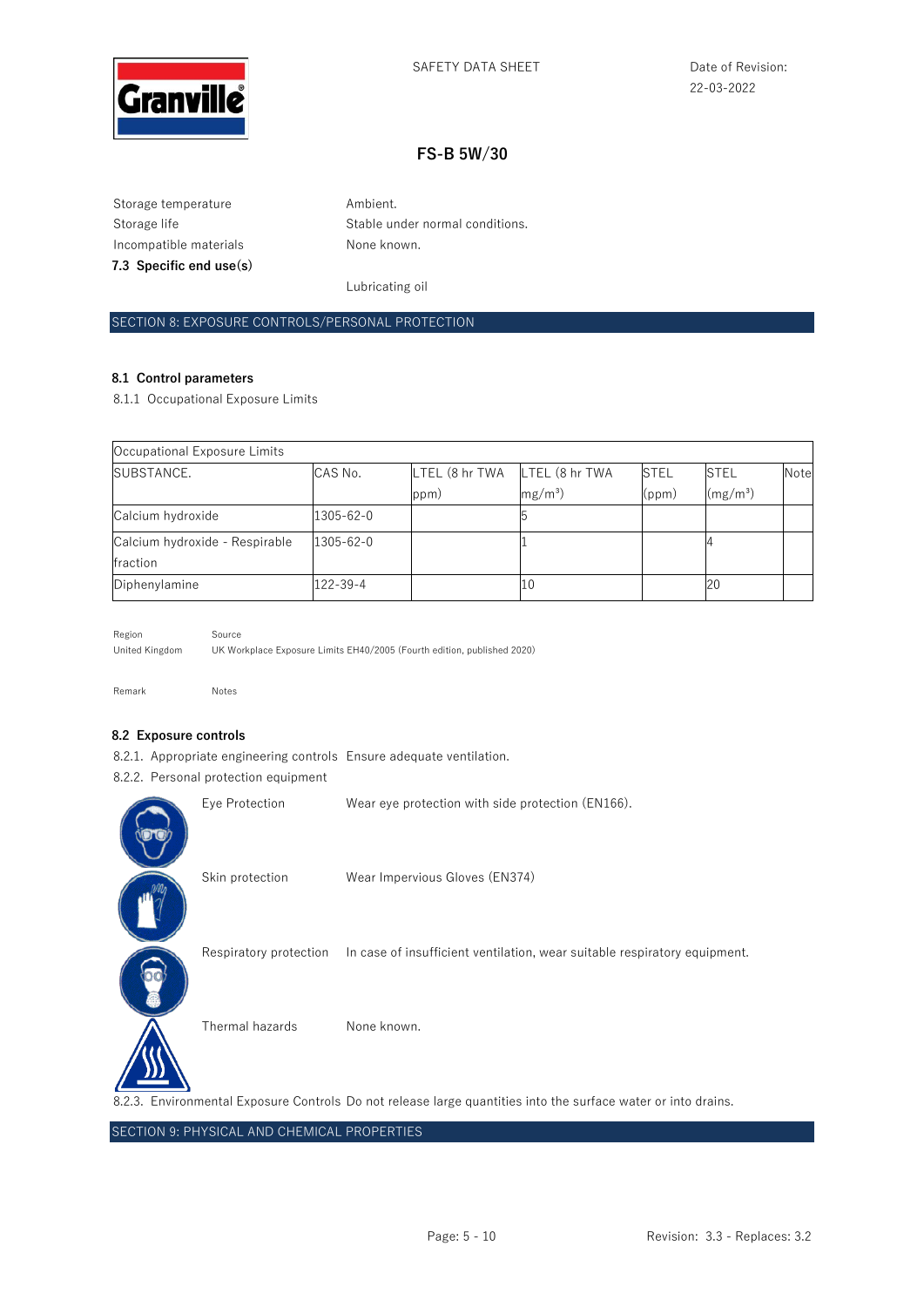

### **9.1 Information on basic physical and chemical properties**

| Physical state                             | Liquid.                                                    |
|--------------------------------------------|------------------------------------------------------------|
| Colour                                     | Amber                                                      |
| Odour                                      | Characteristic odour                                       |
| Melting point/freezing point               | Not known.                                                 |
| Boiling point or initial boiling point and | Not known.                                                 |
| boiling range                              |                                                            |
| Flammability                               | Not known.                                                 |
| Lower and upper explosion limit            | Not known.                                                 |
| Flash Point                                | $>200$ $\degree$ C                                         |
| Auto-ignition temperature                  | Not known.                                                 |
| Decomposition Temperature                  | Not known.                                                 |
| рH                                         | Not known.                                                 |
| Kinematic Viscosity                        | $= 63$ mm <sup>2</sup> /s 40 ° C                           |
| Solubility                                 | Solubility (Water) : Not known.                            |
|                                            | Solubility (Other) : Not known.                            |
| Partition coefficient n-octanol/water      | Not known.                                                 |
| (log value)                                |                                                            |
| Vapour pressure                            | Not known.                                                 |
| Density and/or relative density            | Density $(g/ml)$ : 0.854 $g/cm3$ - Relative density: 15° C |
| Relative vapour density                    | Not known.                                                 |
| Particle characteristics                   | Not known.                                                 |
| 9.2 Other information                      |                                                            |

### SECTION 10: STABILITY AND REACTIVITY

| 10.1 Reactivity                         |                                                                |
|-----------------------------------------|----------------------------------------------------------------|
|                                         | None anticipated.                                              |
| 10.2 Chemical Stability                 |                                                                |
|                                         | Stable under normal conditions.                                |
| 10.3 Possibility of hazardous reactions |                                                                |
|                                         | No hazardous reactions known if used for its intended purpose. |
| 10.4 Conditions to avoid                |                                                                |
|                                         | None anticipated.                                              |
| 10.5 Incompatible materials             |                                                                |
|                                         | Not known.                                                     |
| 10.6 Hazardous decomposition products   |                                                                |
|                                         |                                                                |

No hazardous decomposition products known.

SECTION 11: TOXICOLOGICAL INFORMATION

#### **11.1 Information on hazard classes as defined in Regulation (EC) No 1272/2008**

Acute toxicity - Ingestion Not classified.

Calculated acute toxicity estimate (ATE) Calc ATE - 1000000.00000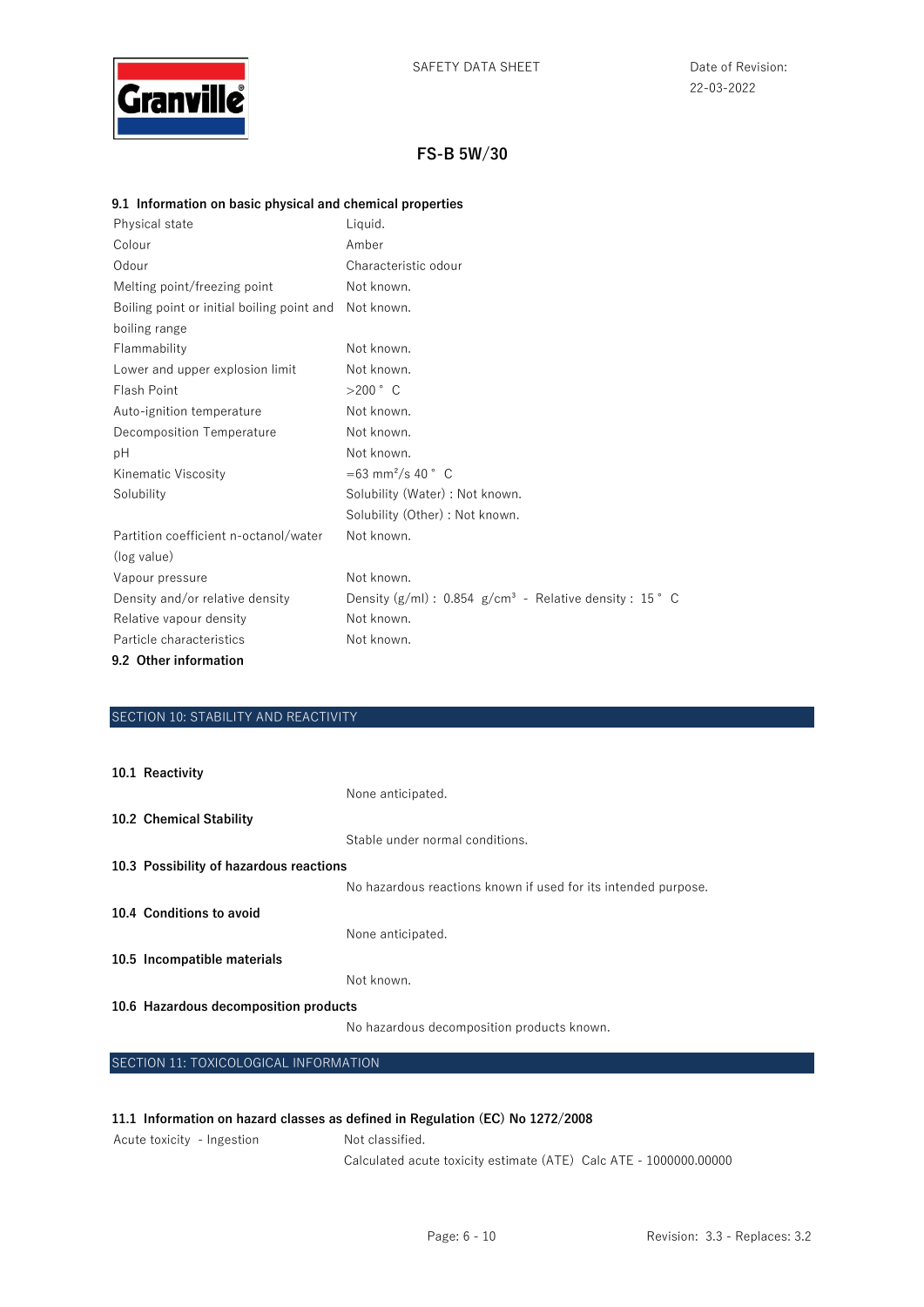

22-03-2022

## **FS-B 5W/30**

| Acute toxicity - Skin Contact     | Not classified.<br>Calculated acute toxicity estimate (ATE) Calc ATE - 1000000.00000 |  |
|-----------------------------------|--------------------------------------------------------------------------------------|--|
| Acute toxicity - Inhalation       | Not classified.                                                                      |  |
|                                   | Calculated acute toxicity estimate (ATE) Calc ATE - 30697.67000                      |  |
| Skin corrosion/irritation         | Not classified.                                                                      |  |
| Serious eye damage/irritation     | Not classified.                                                                      |  |
| Skin sensitization data           | Not classified.                                                                      |  |
| Respiratory sensitization data    | Not classified.                                                                      |  |
| Germ cell mutagenicity            | Not classified.                                                                      |  |
| Carcinogenicity                   | Not classified.                                                                      |  |
| Reproductive toxicity             | Not classified.                                                                      |  |
| Lactation                         | Not classified.                                                                      |  |
| STOT - single exposure            | Not classified.                                                                      |  |
| STOT - repeated exposure          | Not classified.                                                                      |  |
| Aspiration hazard                 | Not classified.                                                                      |  |
| 11.2 Information on other hazards |                                                                                      |  |
|                                   |                                                                                      |  |

#### Not known.

### SECTION 12: ECOLOGICAL INFORMATION

### **12.1 Toxicity**

| Toxicity - Aquatic invertebrates        | Low toxicity to invertebrates. |
|-----------------------------------------|--------------------------------|
| Toxicity - Fish                         | Low toxicity to fish.          |
| Toxicity - Algae                        | Low toxicity to algae.         |
| Toxicity - Sediment Compartment         | Not classified.                |
| Toxicity - Terrestrial Compartment      | Not classified.                |
| 12.2 Persistence and degradability      |                                |
|                                         | Not known.                     |
| 12.3 Bioaccumulative potential          |                                |
|                                         | Not known.                     |
| 12.4 Mobility in soil                   |                                |
|                                         | Not known.                     |
| 12.5 Results of PBT and vPvB assessment |                                |
|                                         | Not known.                     |
| 12.6 Endocrine disrupting properties    |                                |
|                                         | None known.                    |
| 12.7 Other adverse effects              |                                |
|                                         | Not known.                     |
|                                         |                                |

## SECTION 13: DISPOSAL CONSIDERATIONS

## **13.1 Waste treatment methods**

Dispose at suitable refuse site.

**13.2 Additional Information**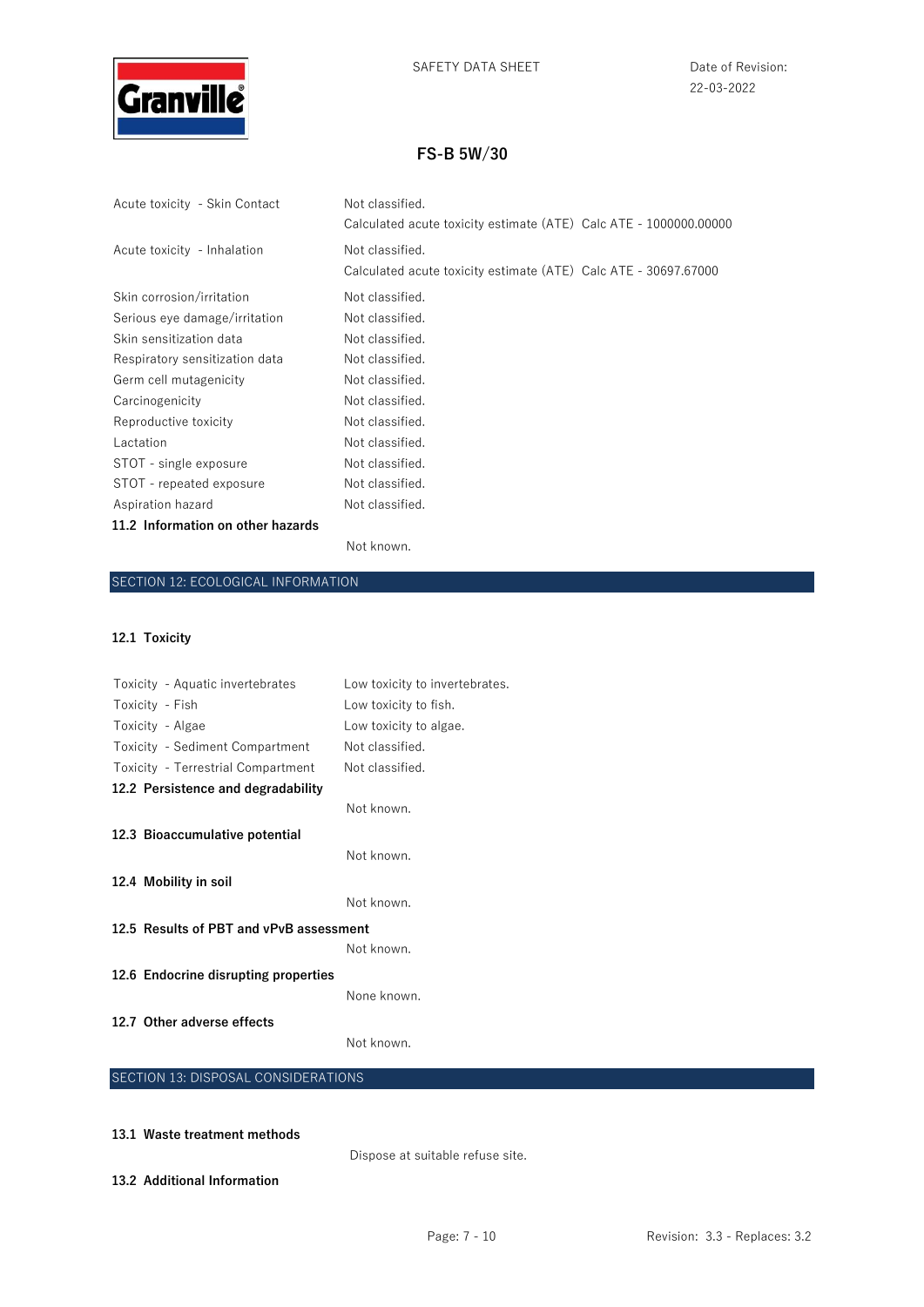

No special precautions are required for this product.

| SECTION 14: TRANSPORT INFORMATION          |                                                              |                                       |
|--------------------------------------------|--------------------------------------------------------------|---------------------------------------|
| Not classified as hazardous for transport. |                                                              |                                       |
|                                            | 14.1 UN number or ID number                                  |                                       |
|                                            |                                                              | Not applicable                        |
|                                            | 14.2 UN proper shipping name                                 |                                       |
|                                            |                                                              | Not applicable                        |
|                                            | 14.3 Transport hazard class(es)                              |                                       |
|                                            |                                                              | Not applicable                        |
|                                            | 14.4 Packing group                                           |                                       |
|                                            |                                                              | Not applicable                        |
|                                            | 14.5 Environmental hazards                                   |                                       |
|                                            |                                                              | Not classified as a Marine Pollutant. |
|                                            | 14.6 Special precautions for user                            |                                       |
|                                            |                                                              | Not known                             |
|                                            | 14.7 Maritime transport in bulk according to IMO instruments |                                       |
|                                            |                                                              | Not known                             |

# SECTION 15: REGULATORY INFORMATION

### **15.1 Safety, health and environmental regulations/legislation specific for the substance or mixture**

| European Regulations - Authorisations and/or Restrictions On Use |                                                                                                                     |  |
|------------------------------------------------------------------|---------------------------------------------------------------------------------------------------------------------|--|
| Candidate List of Substances of Very                             | Not listed                                                                                                          |  |
| High Concern for Authorisation                                   |                                                                                                                     |  |
| REACH: ANNEX XIV list of substances                              | Not listed                                                                                                          |  |
| subject to authorisation                                         |                                                                                                                     |  |
|                                                                  | REACH: Annex XVII Restrictions on the Carcinogens: category 1B (64742-46-7), Carcinogens: category 1B (72623-87-1), |  |
|                                                                  | manufacture, placing on the market and Carcinogens: category 1B (72623-87-1), Phosphorodithioic acid, mixed 0,0-    |  |
| use of certain dangerous substances,                             | bis(2-ethylhexyl and iso-Bu and iso-Pr) esters, zinc salts (85940-28-9),                                            |  |
| mixtures and articles                                            | Benzenamine, N-phenyl-, reaction products with 2,4,4-trimethylpentene (68411-                                       |  |
|                                                                  | 46-1), Benzenesulfonic acid, mono-C16-24-alkyl derivs., calcium salts (70024-                                       |  |
|                                                                  | 69-0), reaction product of cocoalkyldiethanolamides and                                                             |  |
|                                                                  | cocoalkylmonoglycerides and molybdenumtrioxide (1.75-2.2: 0.75-1.0:0.1-1.1) (),                                     |  |
|                                                                  | calcium dihydroxide (1305-62-0), diphenylamine (122-39-4)                                                           |  |
| <b>Community Rolling Action Plan</b>                             | Benzenamine, N-phenyl-, reaction products with 2,4,4-trimethylpentene (68411-                                       |  |
| (CoRAP)                                                          | $46-1)$                                                                                                             |  |
| Regulation (EC) N° 850/2004 of the                               | Not listed                                                                                                          |  |
| European Parliament and of the Council                           |                                                                                                                     |  |
| on persistent organic pollutants                                 |                                                                                                                     |  |
| Regulation (EC) N° 1005/2009 on                                  | Not listed                                                                                                          |  |
| substances that deplete the ozone layer                          |                                                                                                                     |  |
| Regulation (EU) N° 649/2012 of the                               | Diphenylamine (122-39-4)                                                                                            |  |
| European Parliament and of the Council                           |                                                                                                                     |  |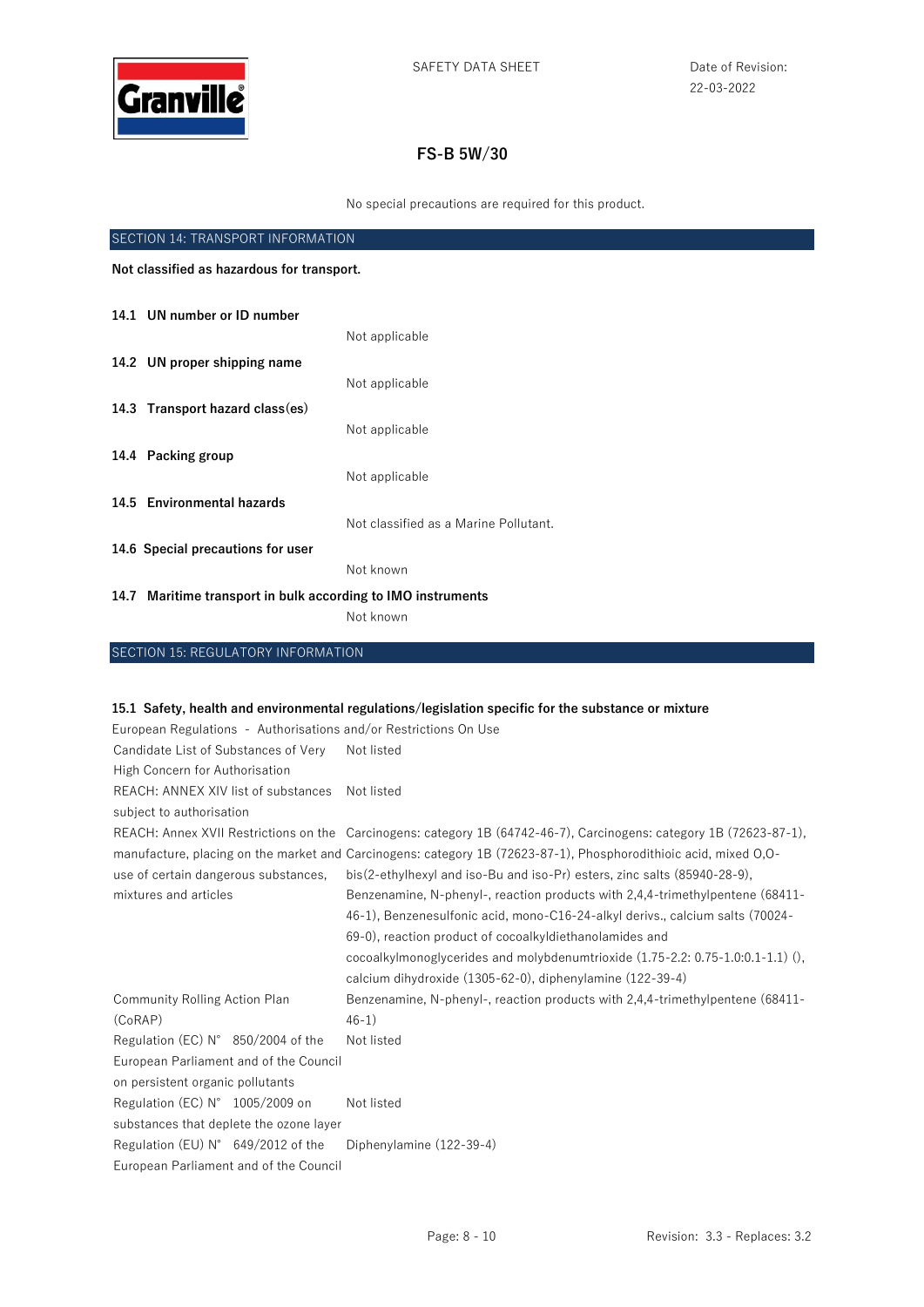

concerning the export and import of hazardous chemicals **National regulations**  Other Not known.

**15.2 Chemical Safety Assessment** 

A REACH chemical safety assessment has not been carried out.

### SECTION 16: OTHER INFORMATION

The following sections contain revisions or new statements:

### **LEGEND**

| Hazard Pictogram(s)   | None.                                                                         |
|-----------------------|-------------------------------------------------------------------------------|
|                       |                                                                               |
|                       | GHS05: GHS: Corrosion                                                         |
|                       | GHS06: GHS: Skull and crossbones                                              |
|                       | GHS07: GHS: Exclamation mark                                                  |
|                       | GHS08: GHS: Health hazard                                                     |
|                       | GHS09: GHS: Environment                                                       |
|                       |                                                                               |
| Hazard classification | Acute Tox. 3 : Acute toxicity, Category 3                                     |
|                       | Asp. Tox. 1: Aspiration hazard, Category 1                                    |
|                       | Acute Tox. 3 : Acute toxicity, Category 3                                     |
|                       | Skin Irrit. 2: Skin corrosion/irritation, Category 2                          |
|                       | Skin Sens. 1B: Skin sensitization, Category 1B                                |
|                       | Eye Dam. 1 : Serious eye damage/irritation, Category 1                        |
|                       | Acute Tox. 3 : Acute toxicity, Category 3                                     |
|                       | Acute Tox. 4 : Acute toxicity, Category 4                                     |
|                       | STOT SE 3 : Specific target organ toxicity - single exposure, Category 3      |
|                       | Carc. 1B: Carcinogenicity, Category 1B                                        |
|                       | STOT RE 2 : Specific target organ toxicity — repeated exposure, Category 2    |
|                       | Aquatic Acute 1 : Hazardous to the aquatic environment, Acute, Category 1     |
|                       | Aquatic Chronic 1 : Hazardous to the aquatic environment, Chronic, Category 1 |
|                       | Aquatic Chronic 2: Hazardous to the aquatic environment, Chronic, Category 2  |
|                       | Aquatic Chronic 3: Hazardous to the aquatic environment, Chronic, Category 3  |
|                       |                                                                               |
| Hazard Statement(s)   | H301: Toxic if swallowed.                                                     |
|                       | H304: May be fatal if swallowed and enters airways.                           |
|                       | H311: Toxic in contact with skin.                                             |
|                       | H315: Causes skin irritation.                                                 |